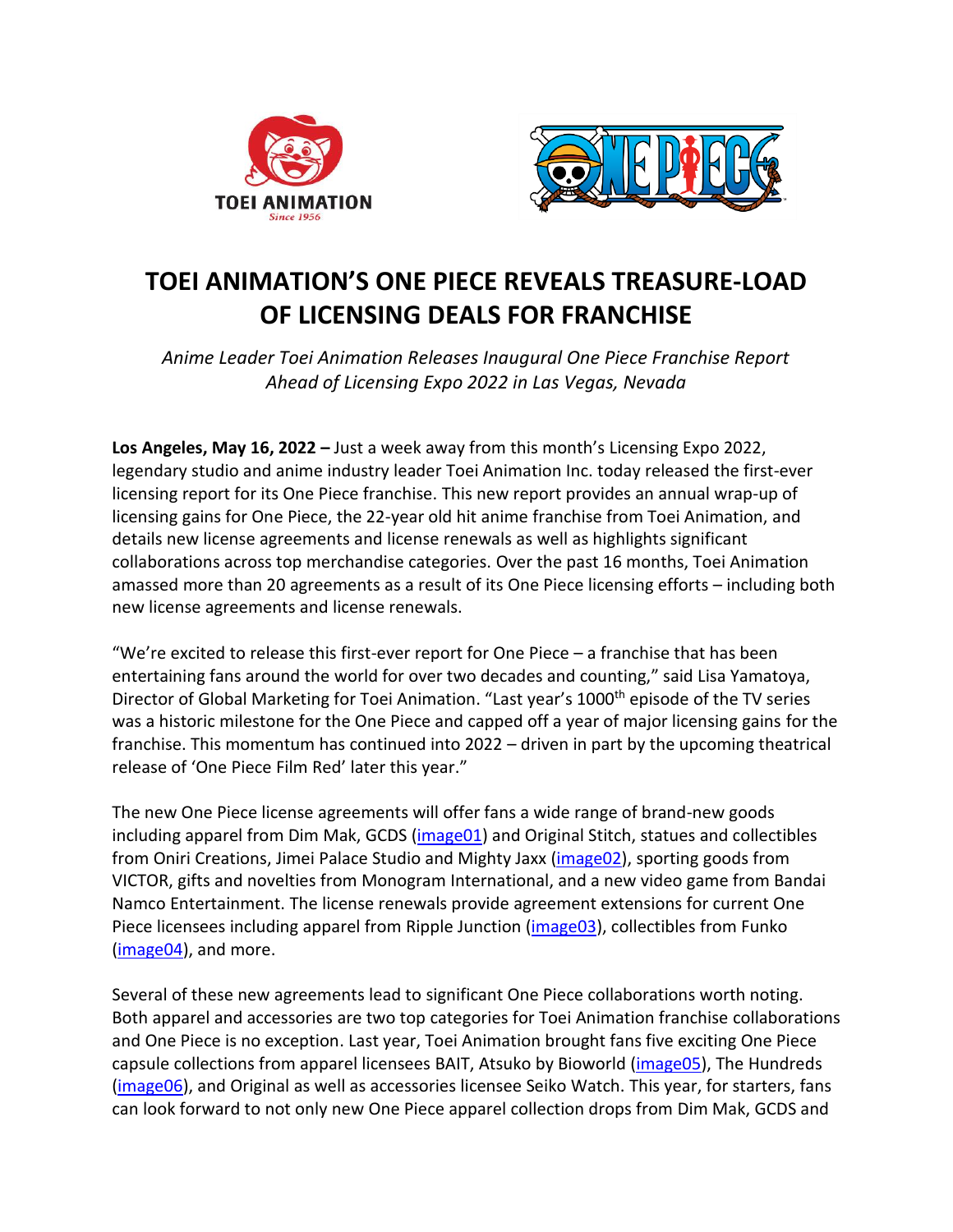Atsuko by Bioworld but also One Piece collectibles and sporting goods from Mighty Jaxx and VICTOR, respectively. And beyond that, there are several, yet-to-be-revealed apparel collection drops already in the works for late 2022 and 2023.

Produced by Toei Animation and based on the top-selling manga title of all time by creator Eiichiro Oda, the iconic TV series One Piece first debuted on Japanese TV in October 1999 and features pirate Monkey D. Luffy and his Straw Hat crew on their epic quest to find "One Piece," the legendary treasure of the former King of the Pirates, Gol D. Roger. [\(image07,](https://spaces.hightail.com/space/9f314THtbK/files/fi-4bcc47e2-aba9-4b52-ad11-d326337cf463/fv-2e668e70-9ff2-4587-afac-99c26a704f1c/Image%2007%20-%20OnePiece_Still_01.png) [image08\)](https://spaces.hightail.com/space/9f314THtbK/files/fi-a1b655ad-8d2b-4caa-ad66-6d96ef3e5285/fv-2f8fc4f8-a6ac-4a42-9bb5-420ecea68e14/Image%2008%20-%20OnePiece_Still_02.png) Now more than 22 years later, the One Piece franchise encompasses 15 feature films (including the soon-to-be-released "One Piece Film Red"), home videos, video games, home videos and an ever-growing catalog of licensed merchandise that includes accessories, toys, games, novelties, furniture, housewares, apparel and more.

Last week, Toei Animation announced plans for "One Piece Film Red presents Steve Aoki" [\(image09\)](https://spaces.hightail.com/space/9f314THtbK/files/fi-e85d52bb-ecc2-48a6-9262-633bd8fbc3dc/fv-50a9b37c-b274-4350-ad77-651c2288843d/Image%2009%20-%20Official%20Artwork%20-%20OPFR%20presents%20Steve%20Aoki%20Live.jpg) on July 2 in Los Angeles at Anime Expo 2022, the largest anime convention in North America. This special one-night only event with two-time Grammy® nominated artist Steve Aoki celebrates the upcoming release of "One Piece Film Red," the 15<sup>th</sup> film from the worldwide hit anime franchise One Piece. The movie's world premiere will take place August 6 in Japan.

The list of new agreements and license renewals includes:

- **Bandai Namco Entertainment**: Leading video game publisher and developer for the new RPG title ONE PIECE ODYSSEY available on both game consoles and PCs.
- **Bioworld**: Global manufacturer for an Atsuko-branded collection of apparel and fashion accessories including t-shirts, accessories, and more. (*image05*)
- **Boba Bear**: Los Angeles-based beverage and boba chain Boba Bear and Bearology for a collection of branded cups, mason jars and other items for One Piece menu items.
- **Dim Mak**: DJ Steve Aoki's fashion lifestyle brand for a limited edition merchandise collection including hoodies, t-shirts, accessories and skate decks.
- **Funko**: Leading pop culture lifestyle brand for a collection of Pop! vinyl figures based on fan-favorite characters from franchise. [\(image04\)](https://spaces.hightail.com/space/9f314THtbK/files/fi-87455941-a001-423d-9f26-16bec222ebb7/fv-096c9f34-6180-4cfd-9581-81d546cefe72/Image%2004%20-%20OnePiece%20LuffyInKimono%20Funko.jpg)
- **GCDS**: Italian manufacturer of culture-wear for a collection of apparel and fashion accessories including crewnecks, t-shirts, hoodies, pants, socks and headwear. [\(image01\)](https://spaces.hightail.com/space/9f314THtbK/files/fi-b03bc0e1-9f2c-40ed-a0f8-d6008bad980d/fv-b95fdc90-b53a-4b5d-84c5-e942aed5ef64/Image%2001%20-%20One%20Piece%20GCDS%20Collection.jpg)
- **Jimei Palace Studio**: Designer and manufacturer of collector's statues for a series of limited edition resin statues.
- **Mighty Jaxx**: Singaporean designer and manufacturer of collectibles and lifestyle products for a collection of vinyl designer toy figures. [\(image02\)](https://spaces.hightail.com/space/9f314THtbK/files/fi-fab6522e-e063-4d09-aade-83d512704dfe/fv-eb9d7e86-f041-4063-aea9-cc758bfff330/Image%2002%20-%20OnePiece%20MightyJaxx%20Collection.jpg)
- **Monogram International**: Leading manufacturer of licensed giftware, toys, aged collectibles and souvenirs for a collection of merchandise including 3D foam keyrings and magnets.
- **Oniri Creations**: French designer and manufacturer of collector's statues for a series of limited edition1/4, 1/6 and 1/10 scale resin statues.